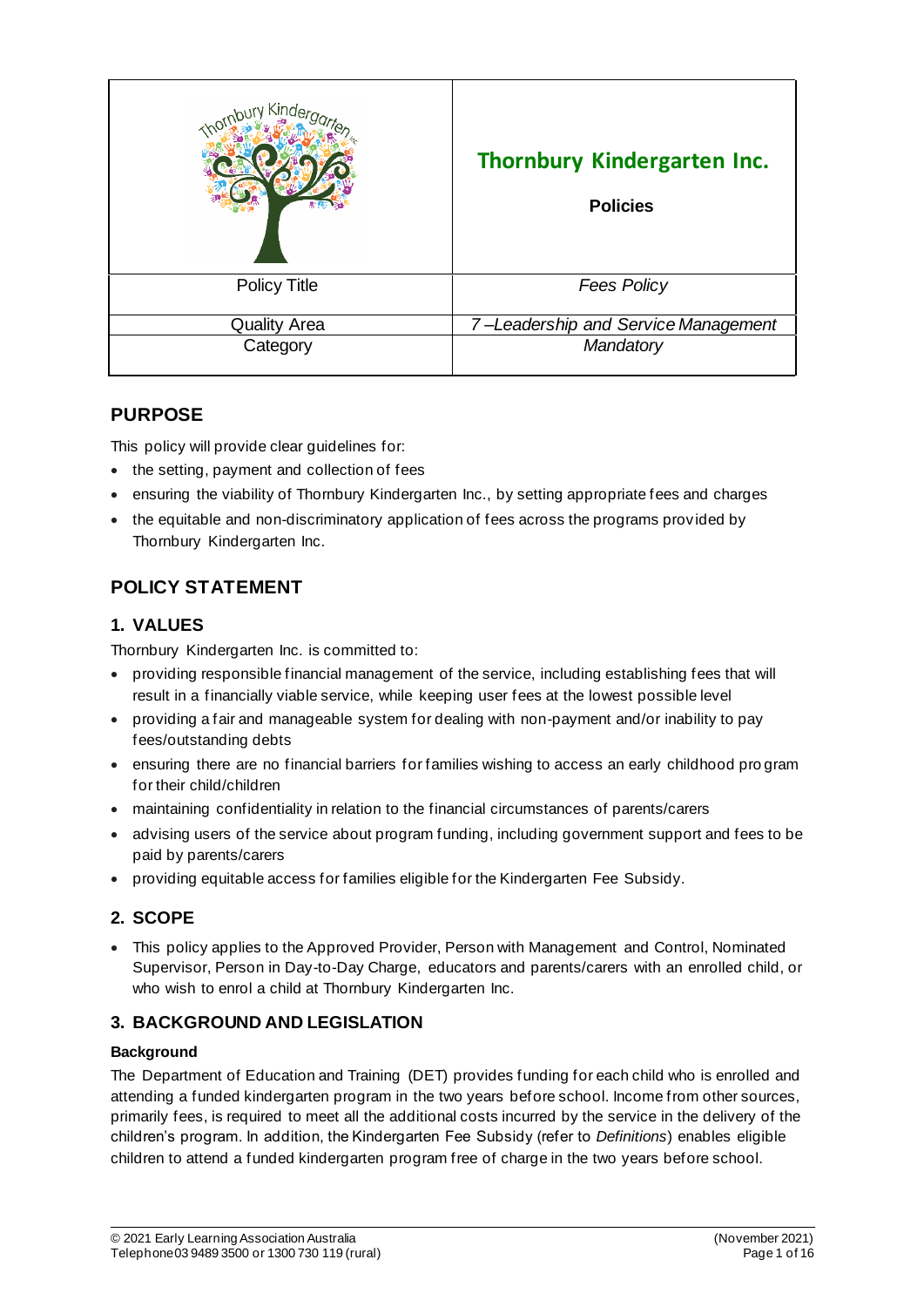DET also funds Early Start Kindergarten for three-year-old Aboriginal and Torres Strait Islander children, children known to Child Protection, and children of refugee and asylum seeker backgrounds to access kindergarten programs as outlined in *The Kindergarten Funding Guide* (refer to *Sources*).

Regulation 168(2) (n) of *Education and Care Services National Regulations 2011* requires that funded services have a comprehensive written fees policy, and the content of this policy must be communicated to families. The policy must include a written statement about the fees to be charged and the payment process. All families must be informed of applicable term and annual fees at the time of enrolment. Services must also advise eligible families of the Kindergarten Fee Subsidy arrangements. The fees charged must comply with the Kindergarten Fee Subsidy requirements (refer to *Definitions) and* be responsive to the local community and the viability of the service. *The Kindergarten Funding Guide* (refer to *Sources*) outlines the criteria to be covered in the policy.

### **Legislation and standards**

Relevant legislation and standards include but are not limited to:

- *Charter of Human Rights and Responsibilities 2006* (Vic)
- *Child Wellbeing and Safety Act 2005* (Vic)
- *Disability Discrimination Act 1992* (Cth)
- *Education and Care Services National Law Act 2010*
- *Education and Care Services National Regulations 2011*: Regulation 168(2)(n)
- *Equal Opportunity Act 1995* (Vic)
- *National Quality Standard*, including Quality Area 7: Governance and Leadership

## **4. DEFINITIONS**

The terms defined in this section relate specifically to this policy. For commonly used terms e.g. Approved Provider, Nominated Supervisor, Regulatory Authority etc. refer to the Policy Manual provided in the Amethyst foyer.

**Early Start Kindergarten:** A funding program that enables three-year-old Aboriginal and Torres Strait Islander children, children known to Child Protection, and children of refugee and asylum seeker backgrounds, to attend a kindergarten program that is planned and delivered by an early childhood teacher for up to 15 hours per week. Children eligible for this program funding are entitled to 15 hours per week of a kindergarten program regardless of the number of funded Three-Year-Old Kindergarten hours being delivered by the service. Details are available at: www.education.vic.gov.au

**Enrolment application fee:** A non-refundable payment to cover administrative costs associated with the processing of a child's enrolment application for a place in a program at the service.

**Fees:** A charge for a place within a program at the service.

**Health Care Card (HCC):** A Commonwealth Government entitlement providing concessions for lowincome earners and other eligible people. Details are available at: www.humanservices.gov.au

**Kindergarten fee deposit:** A charge to secure a place that has been offered in a program at the service. This is deducted from term fees.

**Kindergarten Fee Subsidy (KFS):** A state government subsidy paid in addition to per capita grants to subsidise the costs of parent fees and enable eligible children to attend a funded kindergarten program free of charge (five hours in a funded three-year-old kindergarten program; 15 hours in a four-year-old kindergarten program) (*The Kindergarten Funding Guide (*refer to *Sources*)).

**Late collection charge:** A charge that may be imposed by the Approved Provider when parents/carers are late to collect their child/children from the program (refer to Attachment 1 – Fee information for families).

**Voluntary parent/carer contribution:** A voluntary payment for items not directly related to the provision of the children's program. Attendance at the service is not conditional on this payment.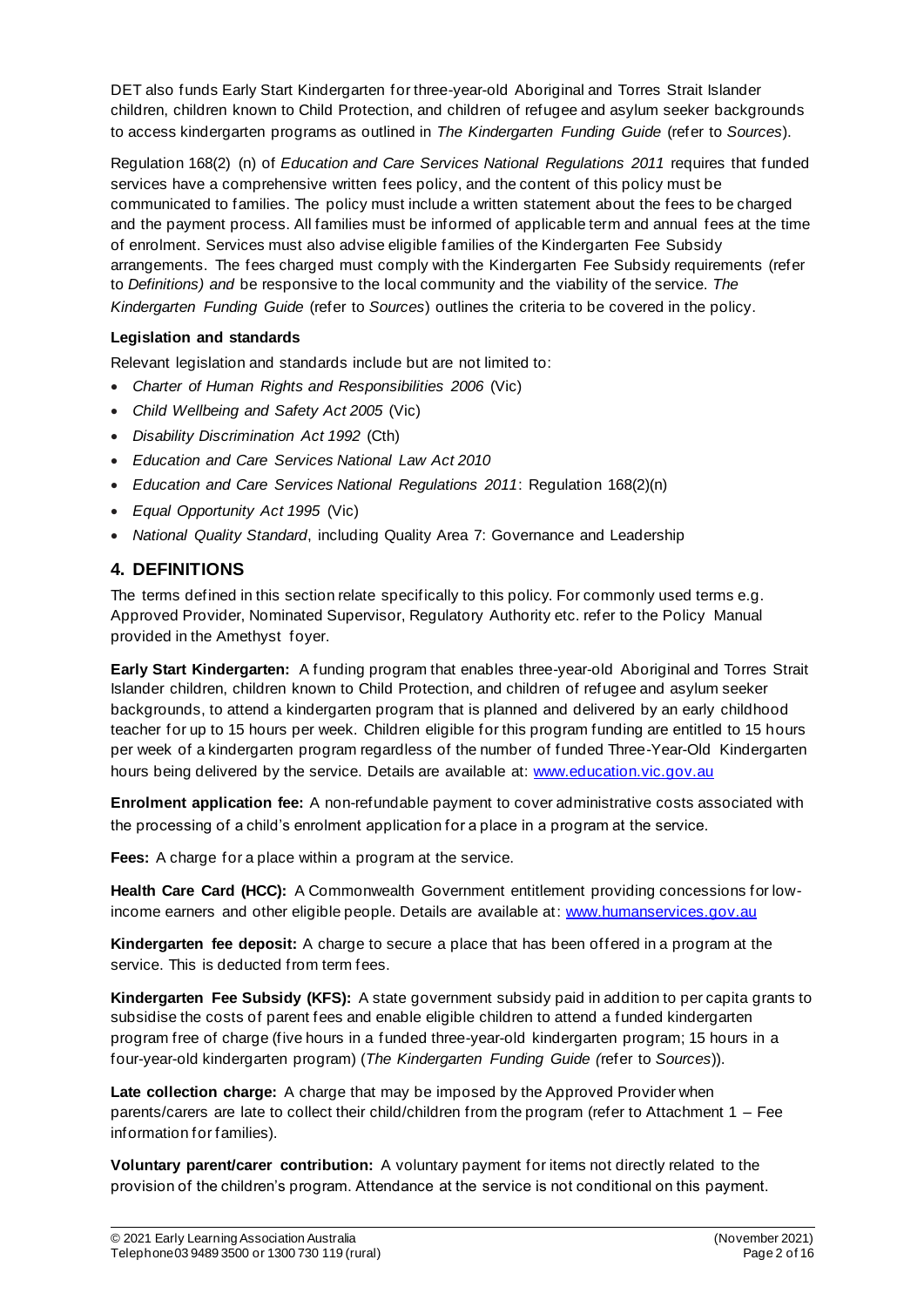## **5. SOURCES AND RELATED POLICIES**

#### **Sources**

- *The Kindergarten Funding Guide (Department of Education and Training):* www.education.vic.gov.au
- The constitution of Thornbury Kindergarten Inc.

#### **Service policies**

- *Complaints and Grievances Policy*
- *Delivery and Collection of Children Policy*
- *Enrolment and Orientation Policy*
- *Excursions and Service Events Policy*
- *Inclusion and Equity Policy*
- *Privacy and Confidentiality Policy*

# **PROCEDURES**

#### **The Approved Provider and Person with Management and Control are responsible for:**

- reviewing the current budget to determine fee income requirements
- developing a fee policy that balances the parent's/carer's capacity to pay, with providing a highquality program and maintaining service viability
- implementing and reviewing this policy in consultation with parents/carers, the Nominated Supervisor and staff, and in line with the requirements of DET's *The Kindergarten Funding Guide*  (refer to *Sources*)
- considering any issues regarding fees that may be a barrier to families enrolling at Thornbury Kindergarten Inc. and removing those barriers wherever possible
- reviewing the effectiveness of the procedures for late payment and support offered
- considering options for payment when affordability is an issue for families
- clearly communicating this policy and payment options to families in a culturally -sensitive way, and in the family's first language where possible
- ensuring that any surplus funding is used for directly supporting the quality of the teaching and learning in the kindergarten program and/or attendance at the service, including vulnerable children and families not yet enrolled.
- ensuring any voluntary parent payments/donations are explicitly agreed to in writing and receipted;
- ensuring that any child that is eligible for Early Start Kindergarten is still enrolled at the service and recorded on the KIM system;
- providing all parents/carers with a statement of additional hours fees and charges (refer to samples in Attachments 2 and 3) upon enrolment of their child, if applicable;
- providing all parents/carers with an additional payment fee agreement (refer to samples in in Attachments 2 and 3) if applicable;
- ensuring that the *Fees Policy* is readily accessible at the service (Regulation 171)
- providing all parents/carers with fee information (refer to Attachment 1)
- ensuring fees are collected and receipted
- collecting all relevant information regarding those with entitlement to concessions and recording it on the KIM system
- complying with the service's *Privacy and Confidentiality Policy* regarding financial and other information received, including in relation to the payment/non-payment of fees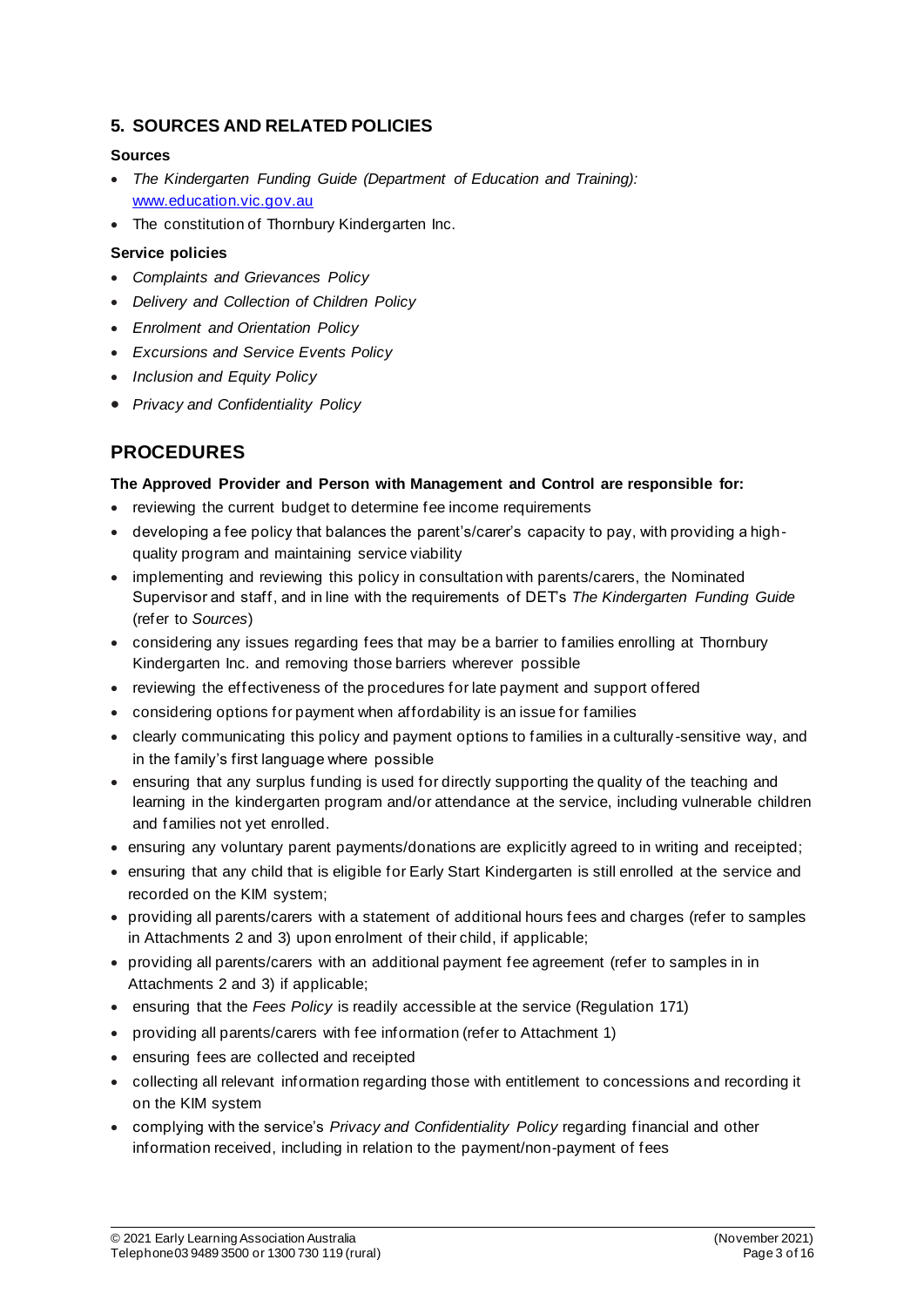• notifying parents/carers a minimum of 14 days in advance of any proposed changes to the additional hours fees charged, 2022 kindergarten fees or the way in which the fees are collected (Regulation 172(2)), and ideally providing one term's notice.

### **The Nominated Supervisor and Person in Day-to-Day Charge is responsible for:**

- assisting the Approved Provider in developing this policy, and ensuring that this policy is based on the *Kindergarten Funding Guide* (refer to *Definitions)*
- implementing and reviewing this policy, in consultation with parents/carers, the Approved Provider and staff, and in line with the requirements of DET's *The Kindergarten Funding Guide* (refer to *Sources*)
- ensuring that any child that is eligible for Early Start Kindergarten is still enrolled at the service and recorded on the KIM system;
- collecting all relevant information regarding those with entitlement to concessions and recording it on the KIM system;
- ensuring that the Kindergarten Fee Policy is readily accessible at the service (Regulation 171);
- considering any issues regarding fees that may be a barrier to families enrolling at Thornbury Kindergarten Inc. and removing those barriers wherever possible
- considering options for payment when affordability is an issue for families
- communicating this policy, the availability of the Kindergarten Fee Subsidy and payment options to families in a culturally sensitive way and in the family's first language where possible
- providing all parents/carers with fee information (refer to Attachment 1)
- providing all parents/carers with a statement of fees and charges (refer to samples in Attachments 2 and 3) upon enrolment of their child, and ensuring that the *Fees Policy* is readily accessible at the service
- providing all parents/carers with a fee payment agreement (refer to Attachments 4 and 5)
- collecting all relevant information and maintaining relevant documents regarding those with entitlement to concessions, where applicable
- complying with the service's *Privacy and Confidentiality Policy* regarding financial and other information received, including in relation to the payment/non-payment of fees
- notifying parents/carers a minimum of 14 days in advance of any proposed changes to the additional hours fees charged or the way in which the fees are collected (Regulation 172(2)), and ideally providing one term's notice.

### **Educators and all other staff are responsible for:**

- informing the Approved Provider of any complaints or concerns that have been raised regarding fees at the service
- referring parents'/carers' questions in relation to this policy to the Approved Provider.

#### **Parents/carers are responsible for:**

- reading the Thornbury Kindergarten Inc. Fee information for families (refer to Attachment 1), the Fee Payment Agreement (refer to Attachments 4 and 5), the Statement of Fees and Charges (refer to Attachments 2 and 3) and the Fee invoicing schedule 2022 (refer Attachment 6)
- signing and complying with the Fee Payment Agreement (refer to Attachments 4 and 5)
- notifying the Approved Provider if experiencing difficulties with the payment of fees
- providing the required documentation to enable the service to claim the Kindergarten Fee Subsidy for eligible families (refer to Attachment 1 – Fee information for families).

# **EVALUATION**

In order to assess whether the values and purposes of the policy have been achieved, the Approved Provider will: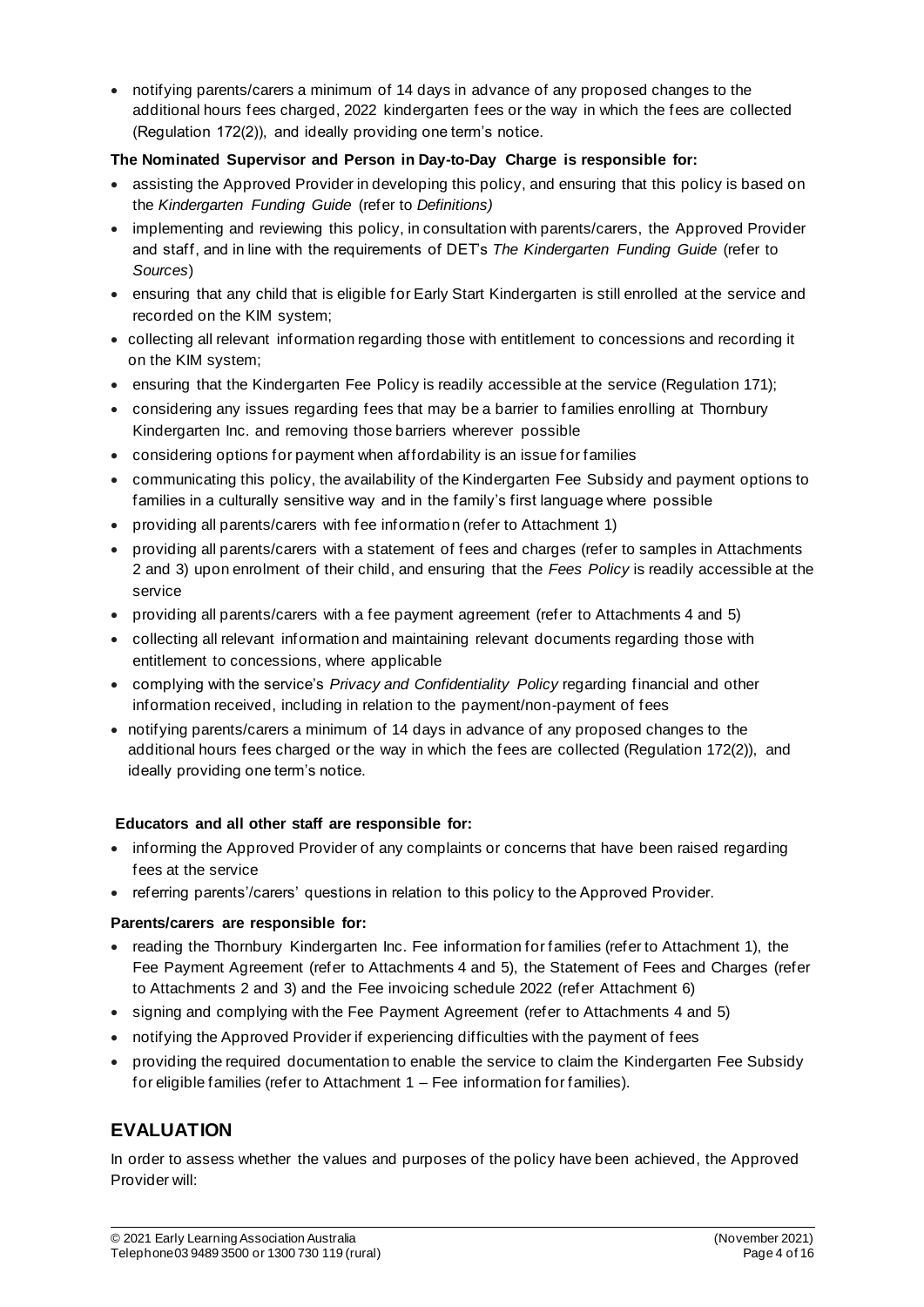- regularly seek feedback from everyone affected by the policy regarding its effectiveness, particularly in relation to affordability, flexibility of payment options and procedures for the collection of fees
- monitor the implementation, compliance, complaints and incidents in relation to this policy
- monitor the number of families/children excluded from the service because of their inability to pay fees
- keep the policy up to date with current legislation, research, policy and best practice
- revise the policy and procedures as part of the service's policy review cy cle, or as required
- notify parents/carers at least 14 days before making any changes to this policy or its procedures (Regulation 172(2)) unless a lesser period is necessary because of a risk.

# **ATTACHMENTS**

- Attachment 1: Fee information for families
- Attachment 2: Statement of Fees and Charges Fee schedule Four-year-old kindergarten program
- Attachment 3: Statement of Fees and Charges Fee schedule Three-year-old kindergarten program
- Attachment 4: Fee Payment Agreement Four-year-old kindergarten program
- Attachment 5: Fee Payment Agreement Three-year-old kindergarten program
- Attachment 6: Fee Invoicing Schedule 2022

# **AUTHORISATION**

This policy was adopted by the Approved Provider of Thornbury Kindergarten Inc. on 12 November 2021.

# **REVIEW DATE:** NOVEMBER 2022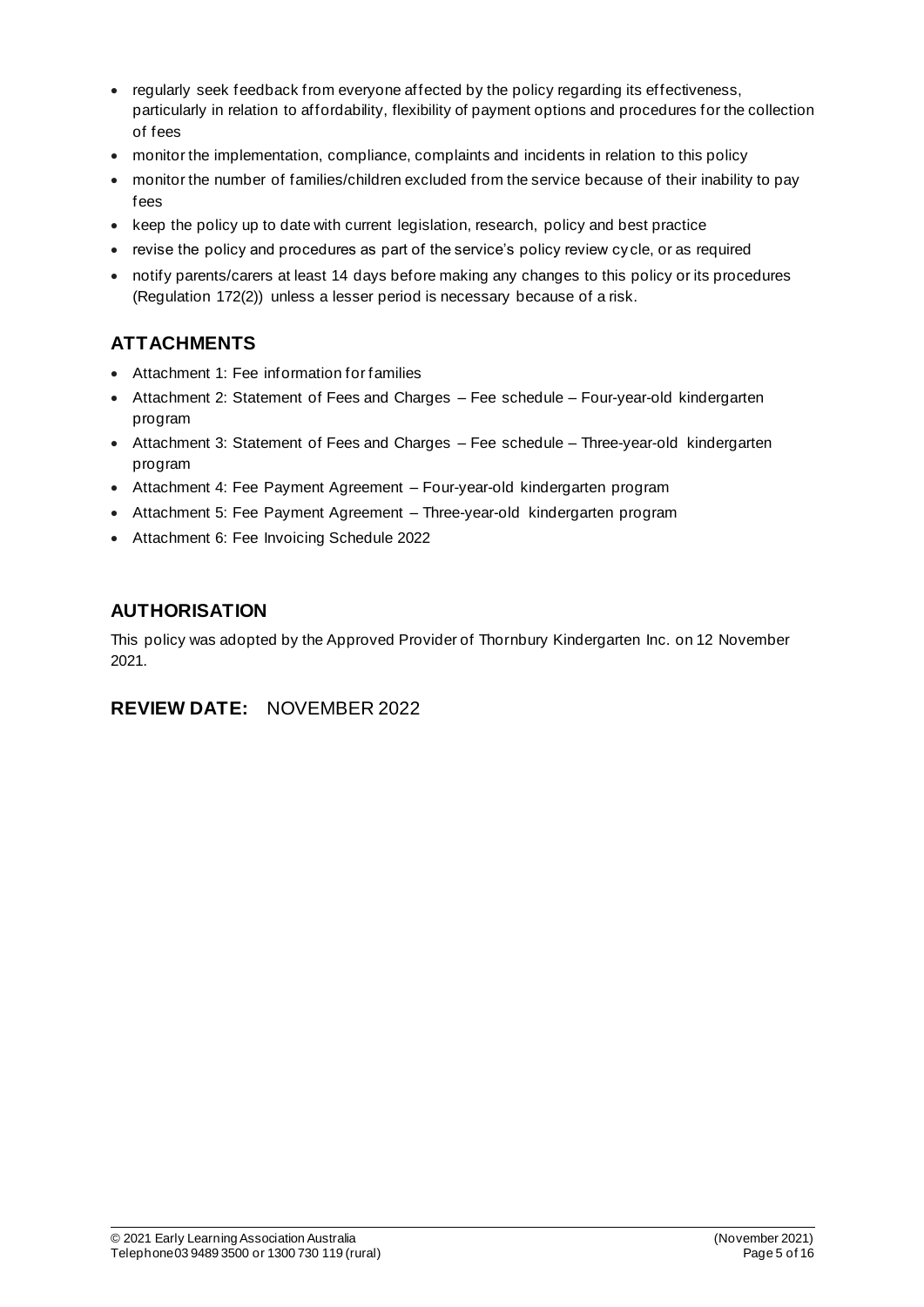# **ATTACHMENT 1 Fee information for families**

# **THORNBURY KINDERGARNTEN INC. 2021**

## **1. General information**

The Department of Education and Training (DET) provides funding for each child enrolled and attending kindergarten in the two years before school as a contribution toward the costs of providing the program. Services meet the balance of costs through charging fees and fundraising activities.

DET provides a Kindergarten Fee Subsidy (see below) that enables children from eligible families to attend a kindergarten program free of charge in the two years before school.

DET also provides funding to assist eligible three-year-old Aboriginal and Torres Strait Islander children, and children known to Child Protection, to access kindergarten programs.

Thornbury Kindergarten Inc. provides a range of support options to parents/carers experiencing difficulty with payment of fees (see below).

### **2. How fees are set**

As part of the budget development process, the Committee of Management sets fees each year for the programs of the service, taking into consideration:

- the financial viability of the service
- the level of government funding provided for the program, including the Kindergarten Fee Subsidy
- the availability of other income sources, such as grants
- the fees charged by similar services in the area
- the capacity of parents/carers to pay fees
- reasonable expenditure in meeting agreed program quality and standards
- requirements of *The Kindergarten Funding Guide* (Department of Education and Training) available from the DET website: www.education.vic.gov.au

Once fees are set for the year, they will only be reviewed in extraordinary circumstances, for example, if enrolments drop and the service is at risk of not being able to meet its expenses.

### **3. Other charges**

Other charges levied by Thornbury Kindergarten Inc. are included on the Statement of Fees and Charges. These include:

**Enrolment application fee:** A non-refundable payment to cover administrative costs associated with the processing of a child's enrolment application for a place in a program at the service. Families eligible for the Kindergarten Fee Subsidy (see below) need to present their eligible concession card to the Director before the due date and are not required to pay the deposit. Families experiencing hardship should discuss any difficulties with the service.

- **Late collection charge:** The Committee of Management reserves the right to implement a late collection charge when parents/carers are frequently late in collecting a child from the service. This charge will be set at a level determined by the Committee of Management.
- **Late payment penalty:** A charge that will be imposed if term fees are not paid by their due date without prior arrangement with the Fees Officer.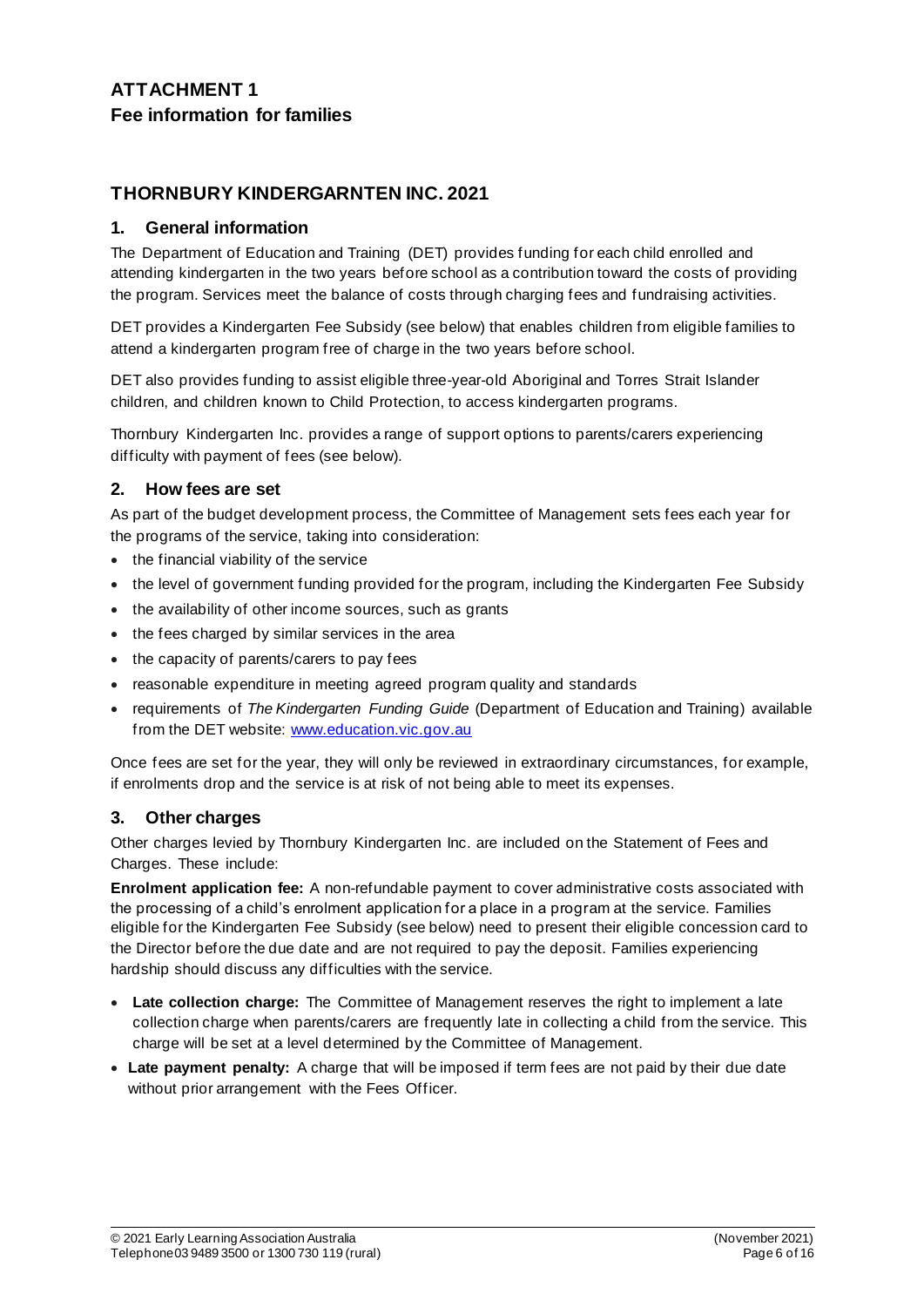## **4. Statement of fees and charges**

A statement of fees and charges for four-year-old or three-year-old kindergarten will be provided to families on enrolment.

## **5. Fundraising**

Not all service costs are covered by DET per capita funding and the fees charged. Fundraising is undertaken to meet the balance and/or pay for additional items for the service. While participation in fundraising is voluntary, the support of every family is encouraged. Fundraising activities are also an opportunity for families and communities to come together.

### **6. Subsidies**

### **6.1 Kindergarten Fee Subsidy**

The Kindergarten Fee Subsidy is provided by DET and enables eligible children to attend five hours per week of a three-year-old kindergarten program and 15 hours per week of a four-year-old kindergarten program. Eligibility conditions may change from time -to time and must be checked in the most recent edition of the *Kindergarten Funding Guide* (refer to *Sources*).

Your child is eligible for the kindergarten fee subsidy:

- if your child identifies as Aboriginal and/or Torres Strait Islander
- if your child is identified on their birth certificate as being a multiple birth child (triplets or more)

or if your child holds or has a parent or guardian who holds, one of the following:

a Commonwealth Health Care Card a Commonwealth Pensioner Concession Card a Department of Veterans Affairs Gold Card or White Card Refugee or Asylum Seeker visa (200-204, 786 or 866) Bridging visas for any of the above Refugee or Asylum Seeker visas

Where a child is identified by a parent, carer or legal carer as an Aboriginal and/or Torres Strait Islander, no verification is required.

In all other instances, supporting documentation should be sighted by the service on acceptance of a place or on commencement in the program, however where there are delays, such as in obtaining health care cards for children in out-of-home care, the delay should not provide a barrier to the child accessing the Kindergarten Fee Subsidy. Families are eligible for the Kindergarten Fee Subsidy for the full term in which their concession is valid. Contact the service for further information.

### **6.2 Early Start Kindergarten fee subsidy**

Three-year-old Aboriginal and Torres Strait Islander children, children known to Child Protection and children of refugee and asylum seeker backgrounds are eligible to attend 15 hours per week of two years of funded kindergarten programs that are planned and delivered by a qualified early childhood teacher free of charge. The service receives funding for children who meet the eligibility criteria. Contact the service for further information.

### **7. Payment of fees**

The Committee of Management will regularly review payment options and procedures to ensure that they are inclusive and sensitive to families' cultural and financial situations.

Fees will be invoiced to parents/carers directly and must be paid by the date indicated on the invoice. Each invoice will be accompanied by payment instructions. The first term's fees must be received in full prior to the child commencing at the service. For children enrolled after the commencement of a term, a pro rata invoice will be issued and must be paid in full within 14 days of the child's commencement at the service.

Parents/carers experiencing difficulty in paying fees are requested to contact the Treasurer on treasurer@thornburykinder.com to arrange a suitable alternative payment plan. The *Privacy and*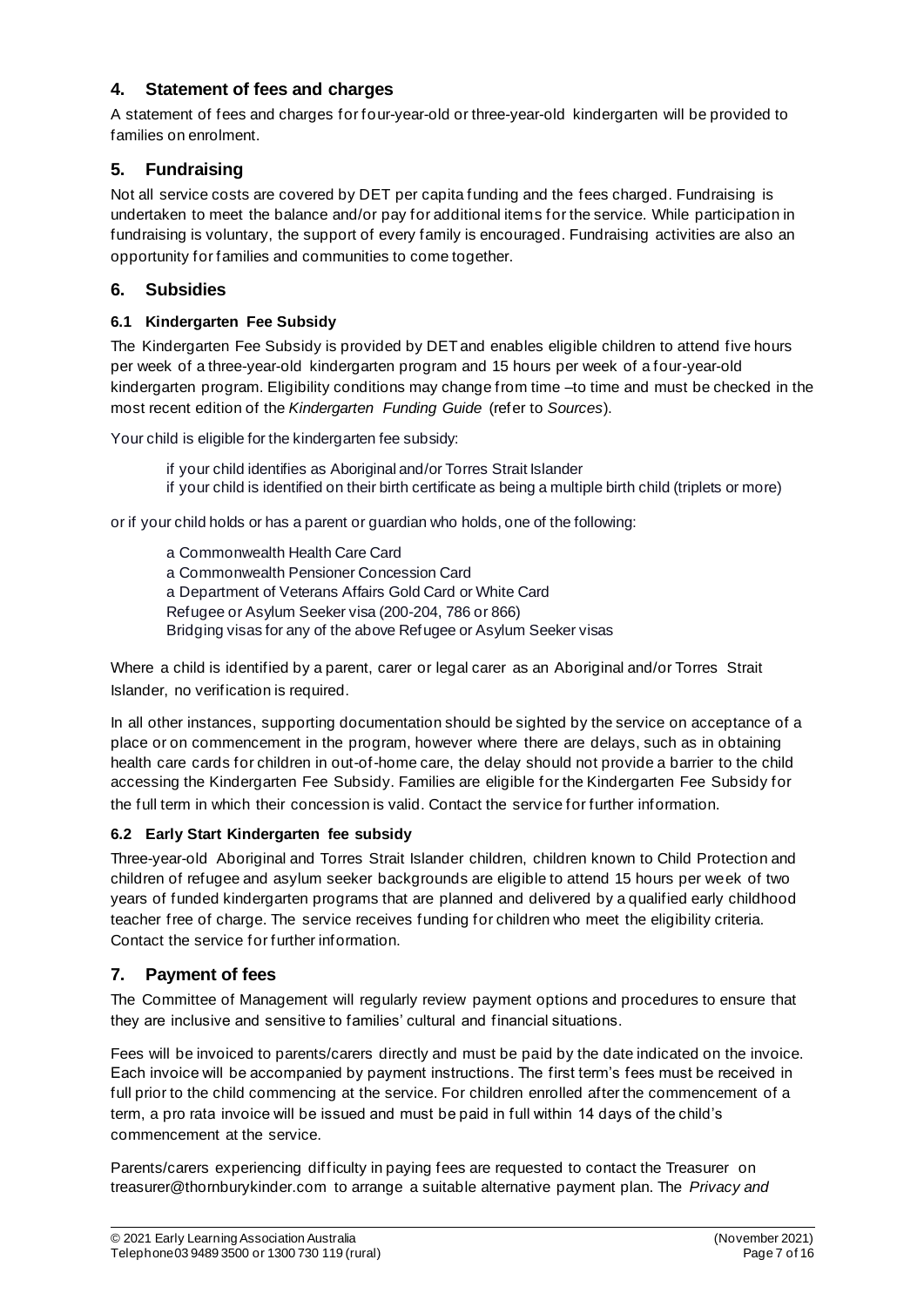*Confidentiality Policy* of the service will be complied with at all times in relation to a family's financial/personal circumstances.

## **8. Unpaid fees**

All fees should be paid by the due date, with the exception of tho se for children who won't attend the kindergarten program until their third birthday. If fees are not paid by the due date, the following steps will be taken.

- An initial reminder letter will be sent to parents/carers with a specified payment date and will include information on a range of support options available for the family.
- Where payment is still not received, families will be invited to attend a meeting to discuss the range of support options available and establish a payment plan.
- Failure to attend the meeting and continued non-payment may result in a second and final letter notifying parents/carers that the child's place at the service may be withdrawn unless payment is made, or a payment plan is entered into within a specified period of time. This letter will also include information on a range of support options available for the family.
- The Committee of Management will continue to offer support and will reserve the right to employ the services of a debt collector.
- If a decision is made to withdraw the child's place at the service, the parents/carers will be provided with 14 days' notice in writing.
- No further enrolments of children from the parents/carers will be accepted until all outstanding fees have been paid.

## **9. Refund of fees**

If a family becomes eligible for the Kindergarten Fee Subsidy during a term, a full refund of the applicable term fees (and fee deposit, where appropriate) will be provided. Fees may still apply for programs offering more than the required minimum hours per week.

In any other case, fees are non-refundable (exceptional circumstances may apply – these are at the discretion of the Committee of Management). There will be no refund of fees in the following circumstances:

- a child's short-term illness
- public holidays
- family holiday during operational times
- closure of the service for one or more days when a qualified educator is absent, and a qualified reliever is not available
- closure of the service for staff training days
- closure of the service due to extreme and unavoidable circumstances.

In addition, there will be no refund where a family chooses not to send their child to the program for the maximum number of hours for which they are enrolled.

#### **10. Children turning three during the year of enrolment**

Full payment from the first day of Term 1 is required if a place is to be reserved for a child in the threeyear-old kindergarten program. Children can only commence the program when they have turned three.

#### **11. Support services**

Families experiencing financial hardship of ten require access to family support services. Information on these services may be available from the kindergarten service provider or alternatively families may contact the local council.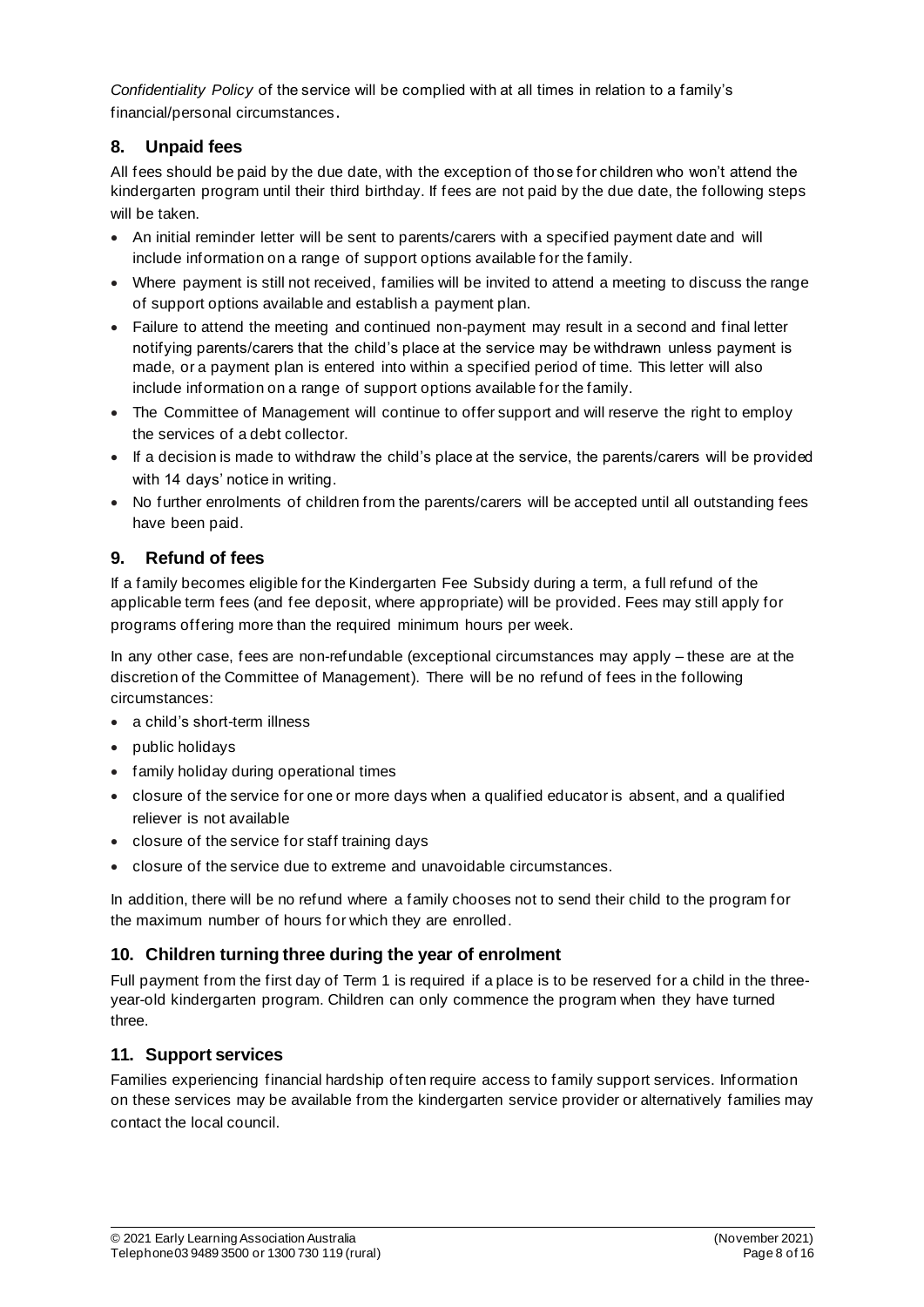# **12. Notification of fee changes during the year**

Fees set for the year would only be reviewed in extraordinary circumstances, for example, if attendance rates fall below the budget 'break even' point. Parents/carers will be notified one term in advance of any required fee increase and will be offered the option to request a p ayment plan.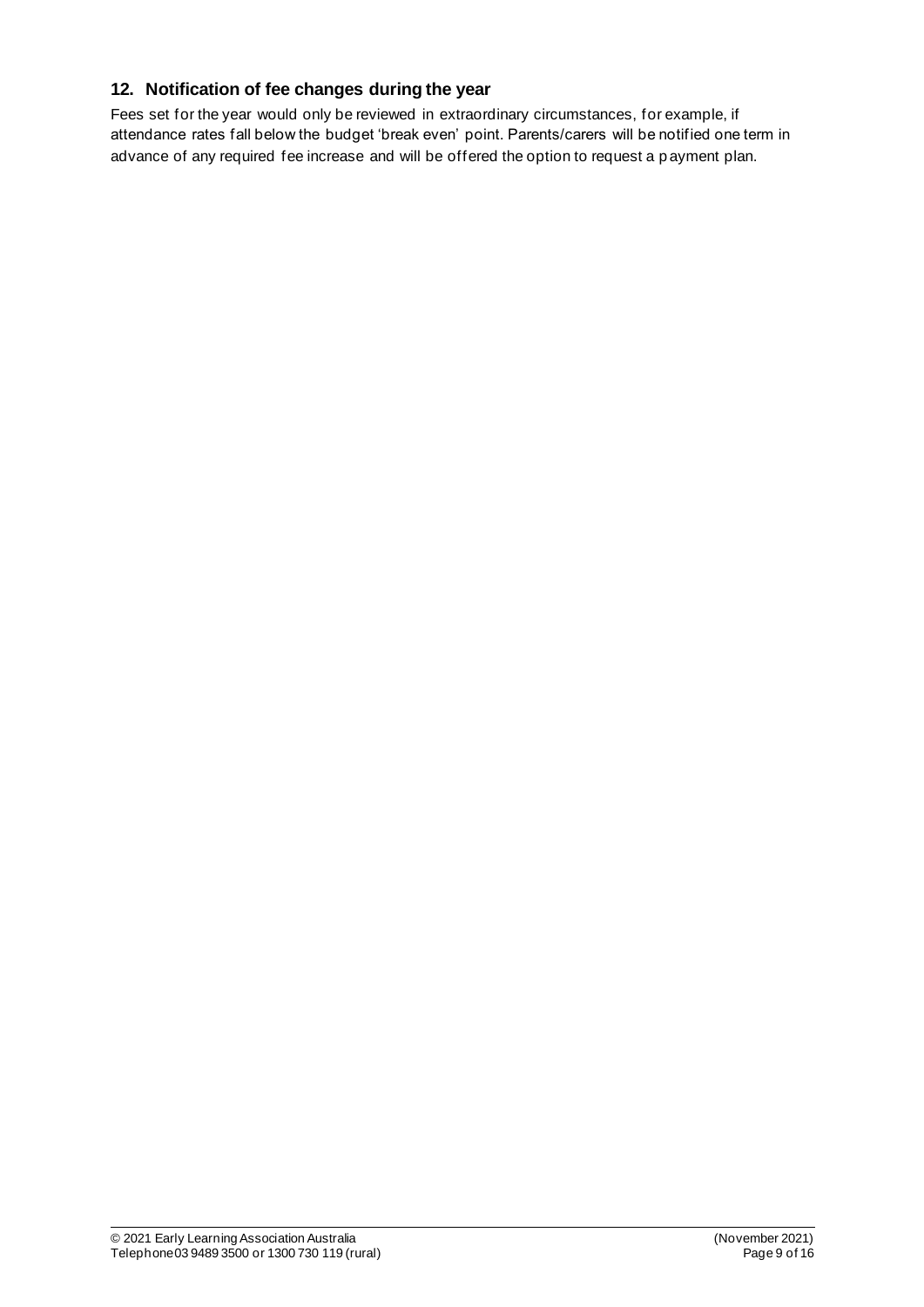# **ATTACHMENT 2 Statement of Fees and Charges**

## **Thornbury Kindergarten Inc.**

### **Fee schedule 2022**

## **Four-year-old (funded) kindergarten**

**Hours: 15 hours per week**

|                                    |           |            | Families eligible for the<br>Kindergarten Fee Subsidy |            |
|------------------------------------|-----------|------------|-------------------------------------------------------|------------|
|                                    | Fees (\$) | Total (\$) | Fees (\$)                                             | Total (\$) |
| Kindergarten<br>administration fee | 50        | 50         | 0                                                     | 0          |
| Term 1                             | 545       | 545        | $\Omega$                                              | 0          |
| Term 2                             | 545       | 545        | 0                                                     | 0          |
| Term 3                             | 545       | 545        | $\Omega$                                              | 0          |
| Term 4                             | 545       | 545        | $\Omega$                                              | 0          |
| Total                              | 2,180     | 2,180      | 0                                                     | 0          |

#### **Payment of fees**

Invoices will be issued per term and must be paid by the due date (refer to Attachment  $6 - Fe$ ) invoicing schedule 2022).

#### **Kindergarten Fee Subsidy**

Families who are eligible for the Kindergarten Fee Subsidy (refer to Fee information for families) will not be required to make fee payments.

#### **Late collection charge**

Parents are requested to contact the kindergarten if they are going to be late collecting their child. If a child has not been collected two staff members will be present at all times. After the first 15 minutes a staff member will try and contact the parents/carers. If they cannot be contacted, the emergency contacts will be called to arrange collection. A late fine will be imposed after the first 15 minutes at the rate of \$5.00 every five minutes. For example, if 20 minutes late expect to pay \$20.00, which includes the first 15 minutes. This fine is used to cover the cost of staff wages. Parents will also be required to fill out a late Pick Up form, which will outline the fine incurred.

#### **Late payment penalty**

If fees are not received by the due date a late payment penalty will be implemented unless prior arrangement has been made with the Fees Officer. This penalty is \$20.

#### **Working bee levy**

Being part of a community-run kinder means there is an expectation that the community will contribute to the running and maintenance of the kinder. A working bee levy will not be charged this year. While participation in working bee is voluntary, the support of every family is encouraged.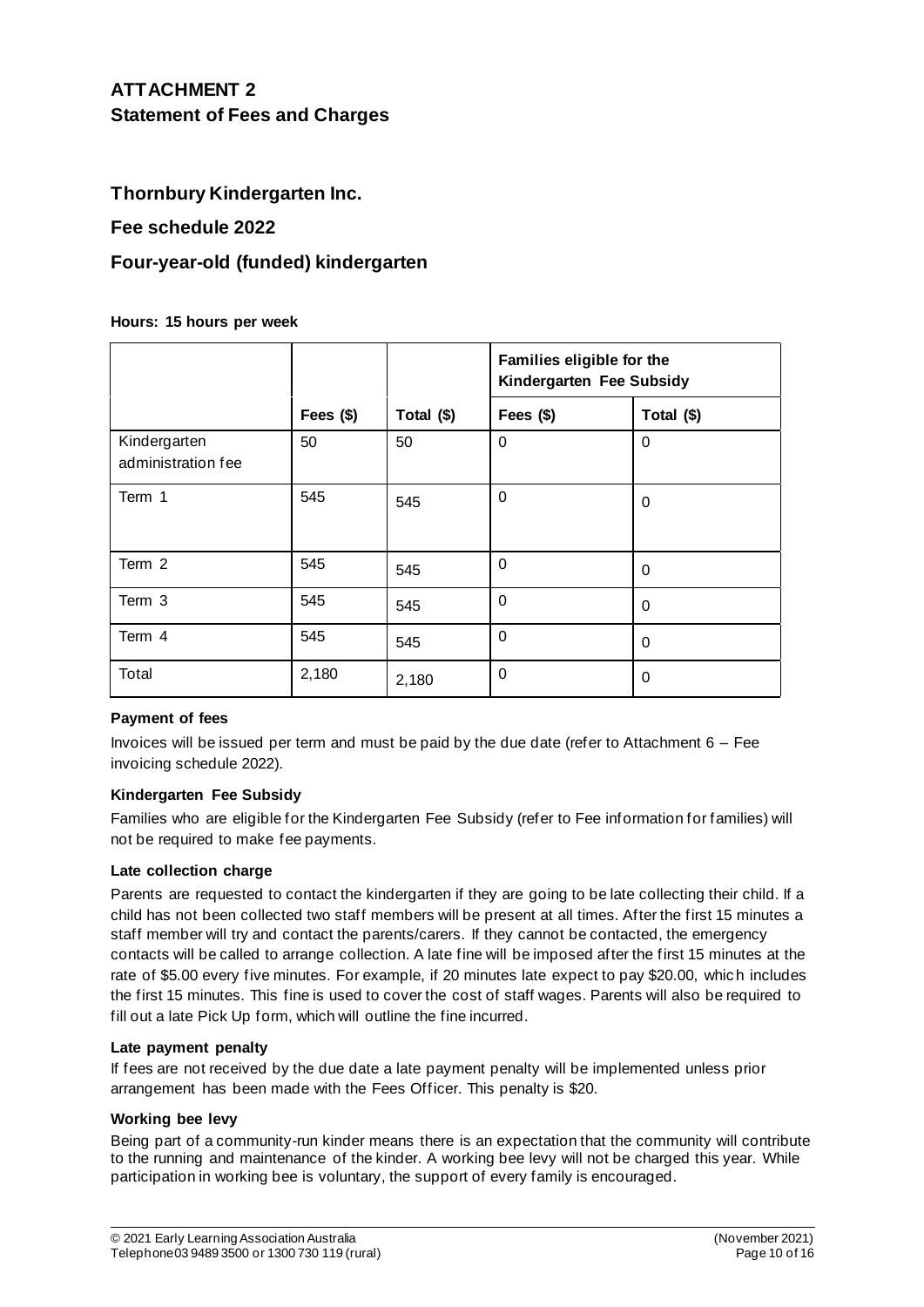## **Thornbury Kindergarten Inc.**

### **Fee schedule 2022**

### **Three-year-old kindergarten**

**Hours: five hours per week**

|                                     | Fees $($)$ | Total (\$) | <b>Families</b><br>eligible for<br>the<br>Kindergarten<br><b>Fee Subsidy</b><br>Fees $($)$ | <b>Families eligible</b><br>for the<br>Kindergarten<br><b>Fee Subsidy</b><br>Total (\$) |
|-------------------------------------|------------|------------|--------------------------------------------------------------------------------------------|-----------------------------------------------------------------------------------------|
| Kindergarten<br>administration fees | 50         | 50         | $\mathbf 0$                                                                                | $\mathbf 0$                                                                             |
| Term 1                              | 200        | 200        | $\mathbf 0$                                                                                | 0                                                                                       |
| Term 2                              | 200        | 200        | $\Omega$                                                                                   | 0                                                                                       |
| Term 3                              | 200        | 200        | $\mathbf 0$                                                                                | 0                                                                                       |
| Term 4                              | 200        | 200        | 0                                                                                          | $\mathbf 0$                                                                             |
| Total                               | 800        | 800        | $\Omega$                                                                                   | $\mathbf 0$                                                                             |

#### **Payment of fees**

Invoices will be issued per term and must be paid by the due date (refer to Attachment  $6 - Fe$ ) invoicing schedule 2022), with the exception of those for children who won't attend the kindergarten program until their third birthday.

#### **Kindergarten fee deposit**

Parents/carers are required to pay the fee deposit on offer of a place. This payment is retained and deducted from term fees. Payment will secure the child's place in the three-year-old kindergarten program.

#### **Early Start Kindergarten fee subsidy**

Families who are eligible for the Early Start Kindergarten fee subsidy (refer to Fee information for families) will not be required to make fee payments.

#### **Children turning three during the year**

Full payment from the first day of Term 1 is required if a place is to be reserved for a child in the threeyear-old kindergarten program. Children can only commence the program when they have turned three.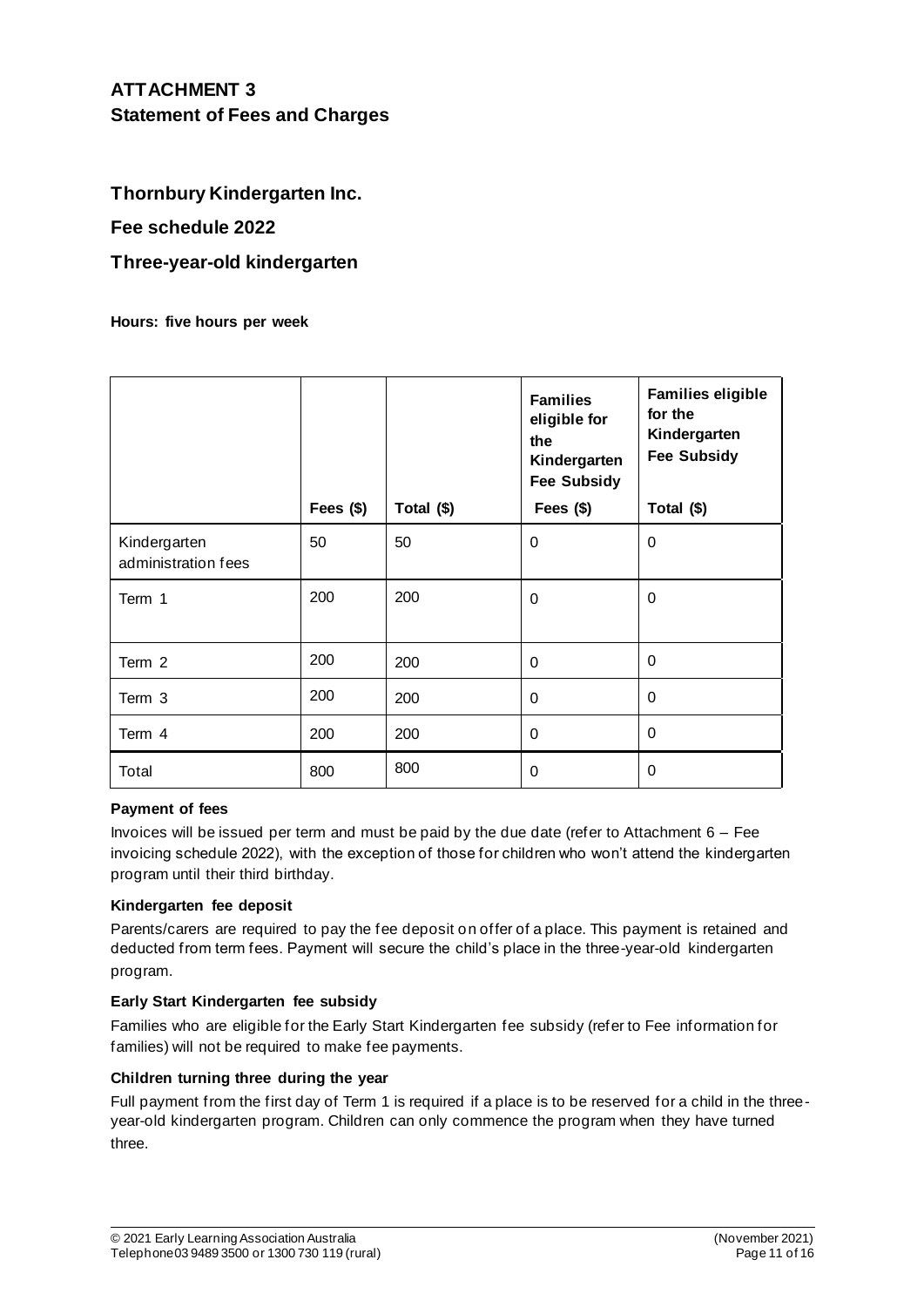#### **Late collection charge**

Parents are requested to contact the kindergarten if they are going to be late collecting their child. If a child has not been collected two staff members will be present at all times. After the first 15 minutes a staff member will try and contact the parents/carers. If they cannot be contacted, the emergency contacts will be called to arrange collection. A late fine will be imposed after the first 15 minutes at the rate of \$5.00 every five minutes. For example, if 20 minutes late expect to pay \$20.00, which includes the first 15 minutes. This fine is used to cover the cost of staff wages. Parents will also be required to fill out a late Pick Up form, which will outline the fine incurred.

#### **Late payment penalty**

If fees are not received by the due date a late payment penalty will be implemented unless prior arrangement has been made with the Fees Officer. This penalty is \$20.

#### **Working bee levy**

Being part of a community-run kinder means there is an expectation that the community will contribute to the running and maintenance of the kinder. A working bee levy will not be charged this year. While participation in working bee is voluntary, the support of every family is encouraged.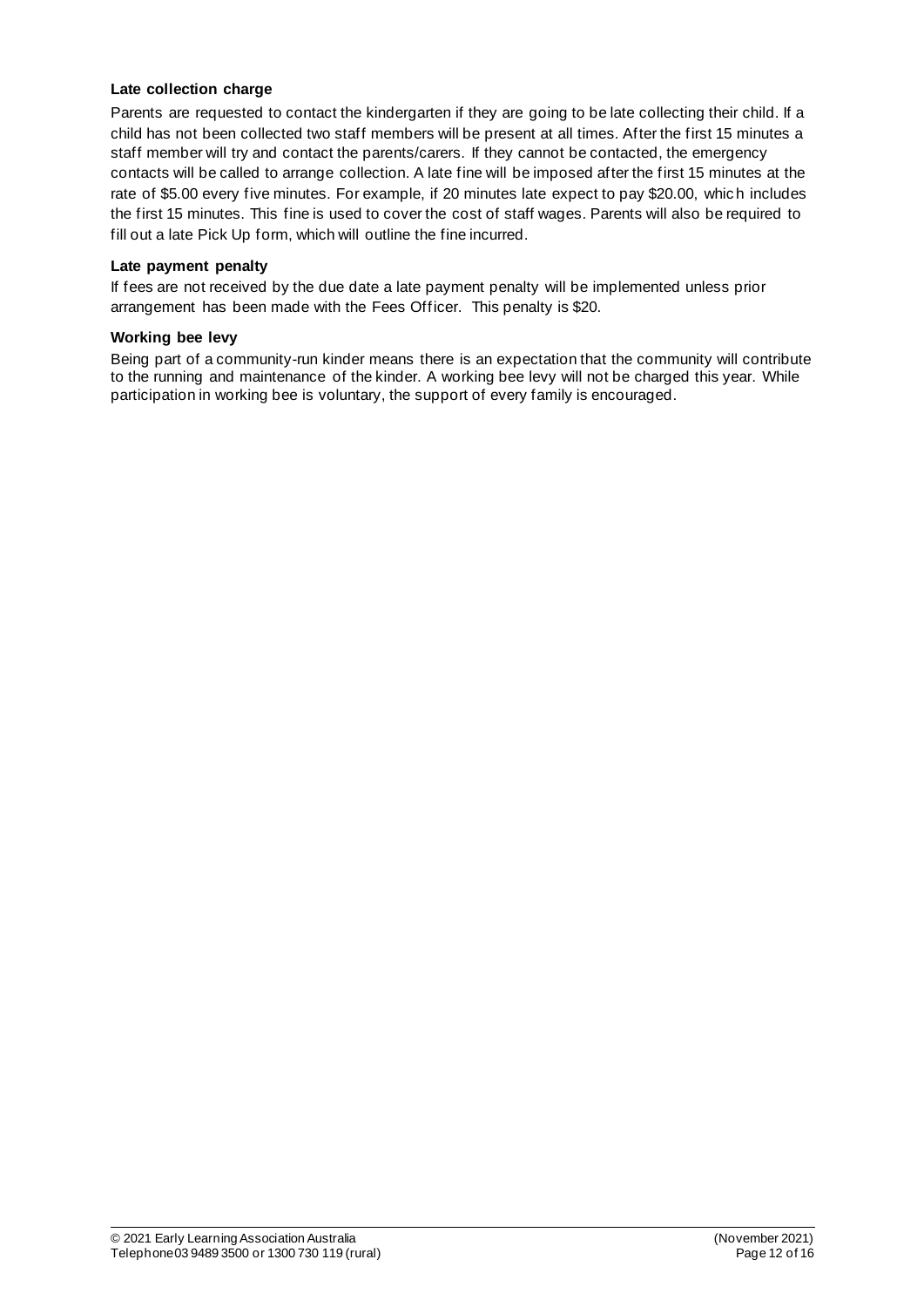# **ATTACHMENT 4 Fee Payment Agreement**

## **2022**

## **Four-year-old kindergarten program**

As part of your electronic enrolment form you will be provided with the following:

#### **Terms and Conditions of Enrolment - Fees**

#### **4YO Fees**

4yo kinder groups will attend 15 hours per week. The cost is \$545 per term.

The Victorian Government provides funding to support children to access a high-quality kindergarten program in the two years before they start school. The funding is a contribution towards meeting the cost of the kindergarten program.

Your child can only be funded for a kindergarten place at one service at any one time and only for two years across three and four-year-old kindergarten (unless your child is assessed as being eligible for a second funded year of four-year-old kindergarten by your child's kindergarten teacher).

If your child will be attending another children's service that offers a funded kindergarten program, you must tell that service we will be claiming funding for your child.

 $\Box$  I confirm that my child will be accessing their funded kindergarten place at Thornbury Kindergarten in 2022. The service will claim funding on my child's behalf.

The government provides a Kindergarten Fee Subsidy for eligible concession card holders that fully covers the four-year-old kindergarten term fees for the year. To obtain this subsidy, families must present their card to our Director by Friday 6 December and are not required to pay the deposit. Your child's place cannot be guaranteed if you haven't either paid the invoice or presented you card by the due date. If you have any questions, please contact our Treasurer on treasurer@thornburykinder.com.

To secure a kindergarten place, all families must pay a non-refundable administration fee of \$50 payable by Friday 03 **December 2021**. This invoice was given at the conclusion of the AGM with group allocations (or posted to you if you didn't attend) and will also be sent via email.

 $\Box$  I have read and understood the Thornbury Kindergarten Fees Policy and agree to pay fees by the due date on the invoice or I will be charged a late fee (unless alternative arrangements have been made with the Fees Officer). If fees are not paid, this could result in the withdrawal of my child's place at the service. I understand that the deposit fee and term fees are non-refundable.

Note: Invoices, receipts and collection of fees will be in accordance with the Thornbury Kindergarten Inc. *Fees Policy*.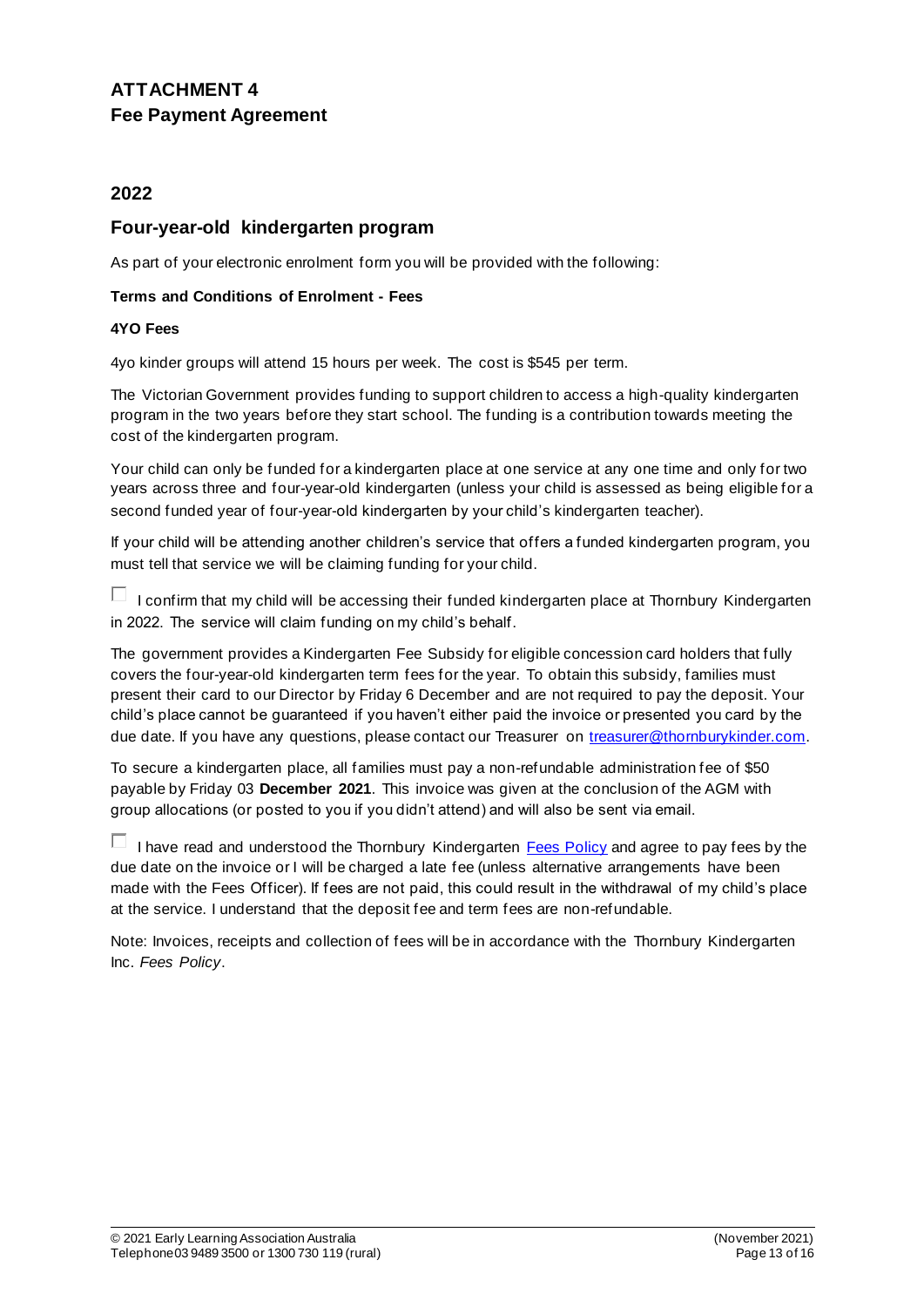# **ATTACHMENT 5 Fee Payment Agreement**

## **2022**

## **Three-year-old kindergarten program**

As part of your electronic enrolment form you will be provided with the following:

#### **Terms and Conditions of Enrolment – Fees**

3yo kinder groups will attend 5 hours per week. The cost is \$200 per term.

The Victorian Government provides funding to support children to access a high-quality kindergarten program in the two years before they start school. The funding is a contribution towards meeting the cost of the kindergarten program.

Your child can only be funded for a kindergarten place at one service at any one time and only for two years across three and four-year-old kindergarten (unless your child is assessed as being eligible for a second funded year of four-year-old kindergarten by your child's kindergarten teacher).

If your child will be attending another children's service that offers a funded kindergarten program, you must tell that service we will be claiming funding for your child.

 $\Box$  I confirm that my child will be accessing their funded kindergarten place at Thornbury Kindergarten in 2022. The service will claim funding on my child's behalf.

The government provides a Kindergarten Fee Subsidy for eligible concession card holders that fully covers the four-year-old kindergarten term fees for the year. To obtain this subsidy, families must present their card to our Director by Friday 6 December and are not required to pay the deposit. Your child's place cannot be guaranteed if you haven't either paid the invoice or presented you card by the due date. If you have any questions, please contact our Treasurer on treasurer@thornburykinder.com.

To secure a kindergarten place, all families must pay a non-refundable administration fee of \$50 payable by Friday 03 **December 2021**. This invoice was given at the conclusion of the AGM with group allocations (or posted to you if you didn't attend) and will also be sent via email.

 $\Box$  I have read and understood the Thornbury Kindergarten Fees Policy and agree to pay fees by the due date on the invoice or I will be charged a late fee (unless alternative arrangements have been made with the Fees Officer). If fees are not paid, this could result in the withdrawal of my child's place at the service. I understand that the deposit fee and term fees are non-refundable.

The Early Start Kindergarten Fee Subsidy is provided for three-year-old Aboriginal and Torres Strait Islander children, children known to Child Protection and children of a refugee and asylum seeker background. These children may be eligible to attend 15 hours per week of a fund ed early childhood program that is planned and delivered by a qualified early childhood teacher free of charge. The service receives funding for children who meet the eligibility criteria. Please contact the Director for further information.

Note: Invoices, receipts and collection of fees will be in accordance with the Thornbury Kindergarten Inc. *Fees Policy*.